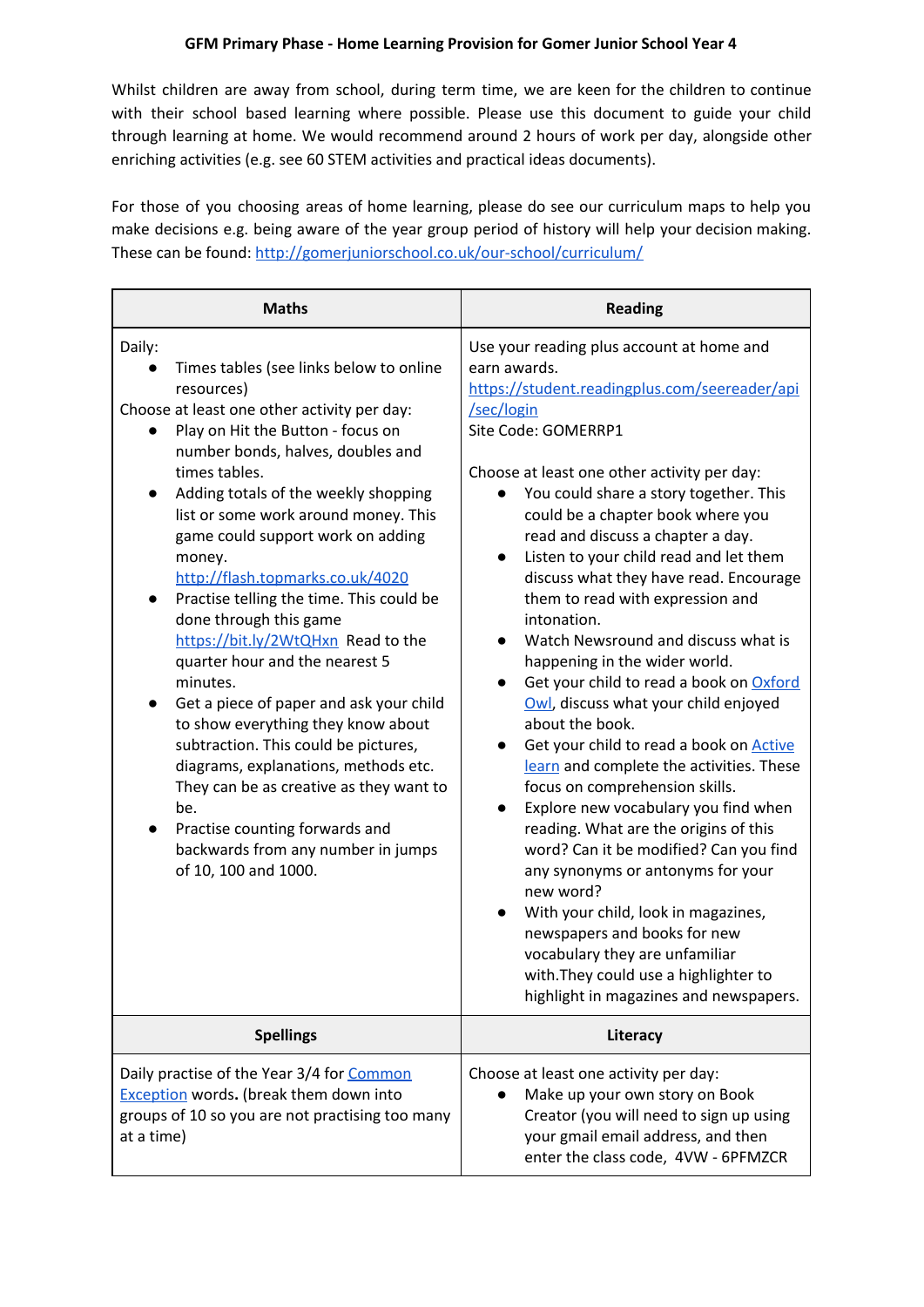(there are many ways you can practise your spellings to make them interesting and memorable. A document can be found on google classroom with ideas but a few are listed below. How creative can you be to remember these tricky words?) ● Find the rule and highlight the rule in each of the words ● Write each word as many times correctly as you can in 1 minute ● Write each word in as many different colours as you can Bounce a ball, spelling the word on each bounce ● Using scrabble letters or similar, jumble up the letters and re-order ● Practise them on spelling shed <https://www.spellingshed.com/en-gb> ● Choose 5 Common Exception words. Write a synonym, antonyms, the meaning and an example of how to use the word in a sentence. Can the word be modified? Choose 5 Common Exception words and practise spelling them using green vowels. Write the word and every vowel complete in green, e.g. spelling. and 4LF -6PCZKXM to join the class so you can share your story. This project may take a couple of days. <https://bookcreator.com/> ● Write a diary entry summarising the events from the day/week. ● Write an information report about their local area. Remember to include headings and subheadings. Choose an interesting building they have found out about and write a list of questions they would like to ask. ● Write a story about a stranger coming to their local area. What happens? Is it a good thing? Or does something terrible happen? ● Write a setting description to describe their local area. What is in their local area? What do they like/dislike about it and why? ● Take part in a writing masterclass <https://authorfy.com/> **Project Learning Let's be researchers**

## **● History/Geography: The History of Gosport:**

Task: a study of an aspect of history or a site dating from a period beyond 1066 that is significant in the locality.

## **● Gosport Fort Study**

The five forts, with a supporting battery, were built between 1853 and 1863 on the western side of Gosport to protect Portsmouth harbour from an invasion force attacking from the land.

Question to research and study: How effective were the forts at protecting Gosport?

**Ideas to consider: research, writing, drawing, typing, modelling...**

| What are their names? | Where are they using maps? | Who built them and |
|-----------------------|----------------------------|--------------------|
| why?                  |                            |                    |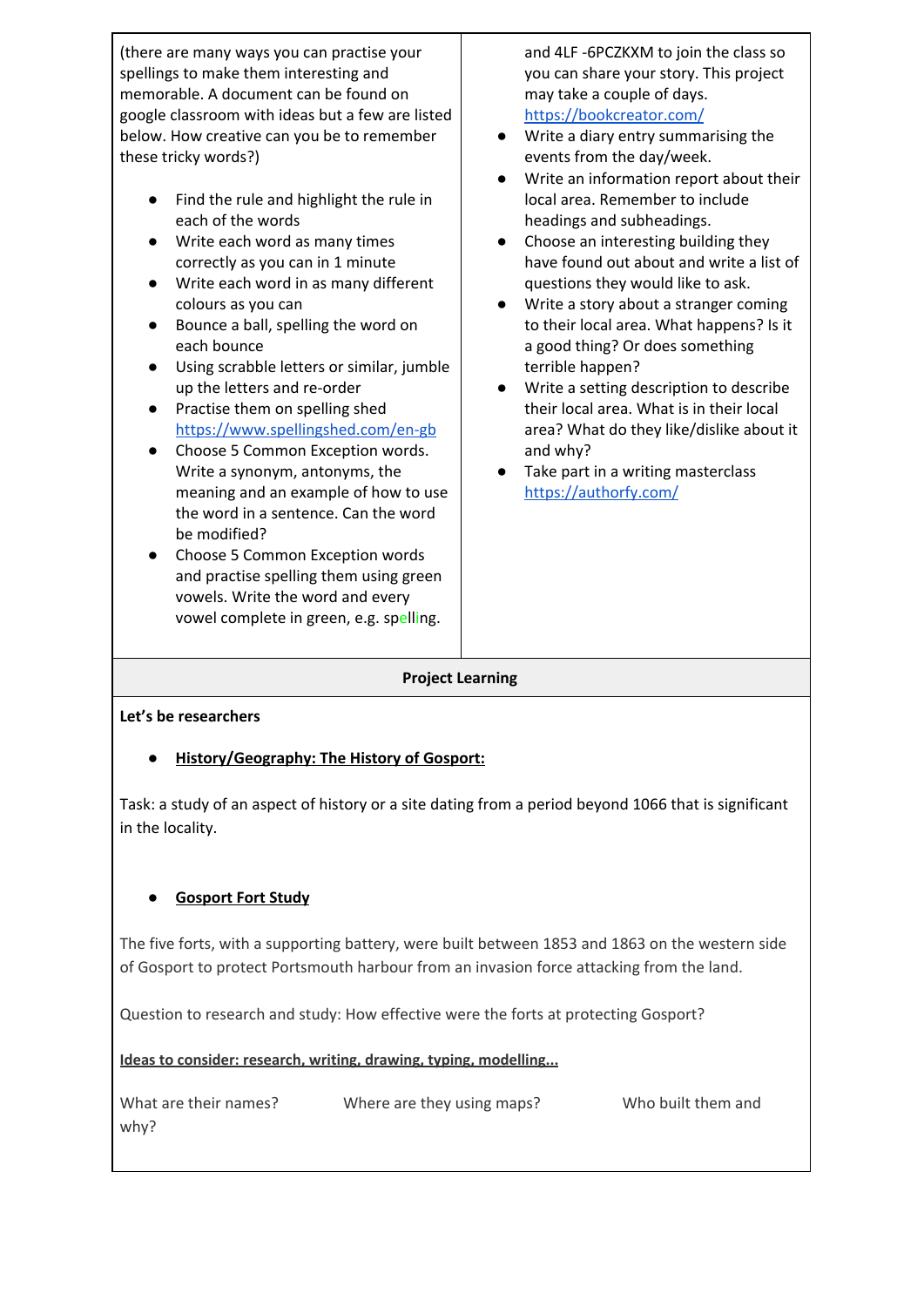| Construction of a fort? |  |
|-------------------------|--|
|                         |  |

What date in history? Weapons in a fort?

Different rooms in a fort? Different jobs in a fort? Model of a fort?

**Use Google slides - Add to your Gosport History presentation that we have started in school - to present your research and findings.**

## **Let's be scientists:**

# **● What's that living thing?**

Careful observations of living things are needed so that scientists know which group they belong to. Take leaf images - how would you sort these out to determine what species they are?



Play a 'yes/no' game with your adult to get them to identify which leaf you're talking about. Create a branching database for a living thing: spiders, insects, fish, birds, leaves... and spiders they observed in the previous session.



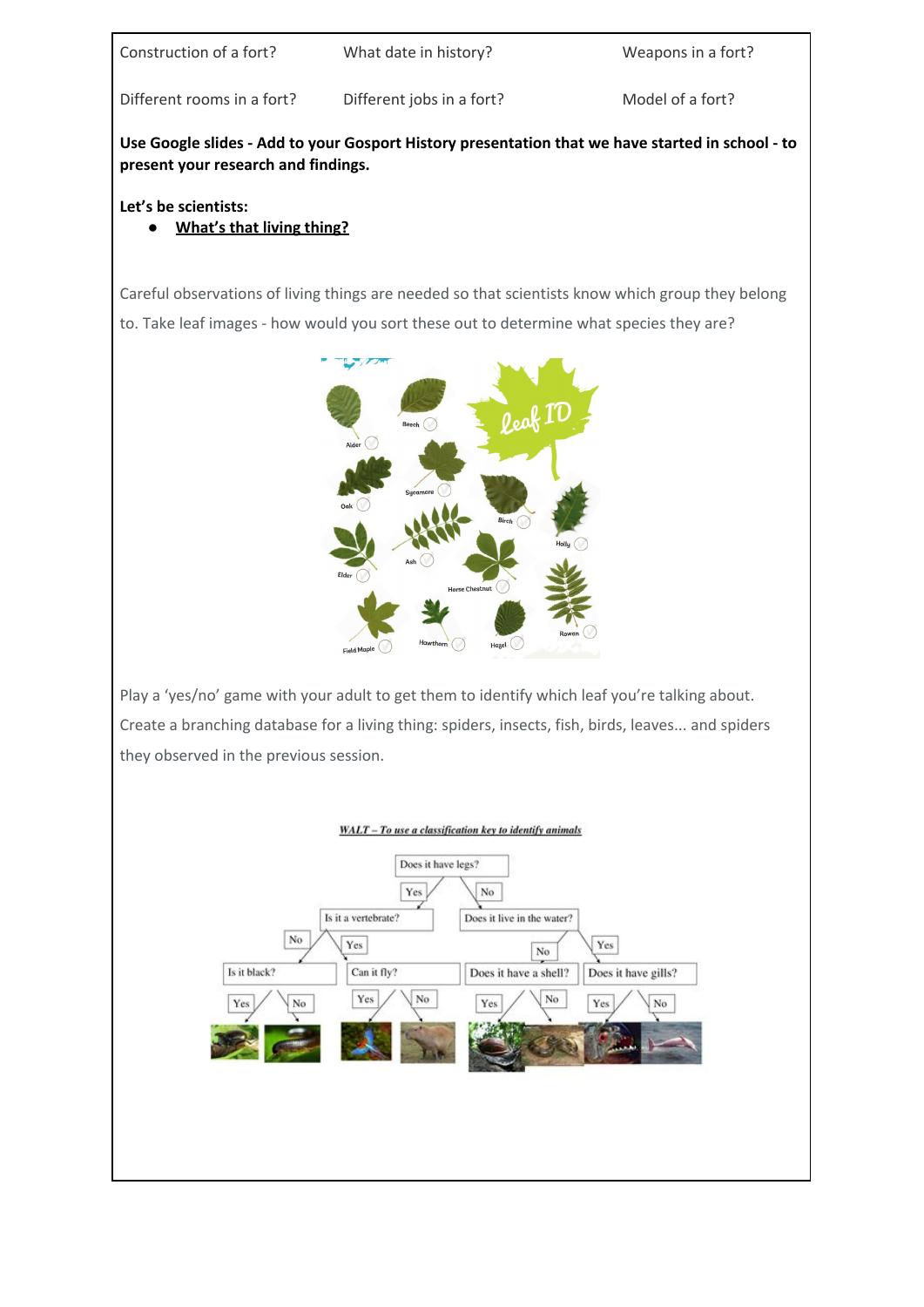**Task: Observe features of living things and sort them into different groups.**

Activities

- 1. Understand why it is useful to classify living things.
- 2. Answer questions about the features of insects, arachnids and plants found in the local area.
- 3. Create a branching database/dichotomous key to sort and identify local invertebrates.
- 4. Understand why it is important to make accurate observations when describing features of living things.

**Weblinks**

**Explains [different](http://www.kidzone.ws/animals/animal_classes.htm) animal classes from [www.kidzone.ws](http://www.kidzone.ws/)**

**Clip about [classification](http://www.bbc.co.uk/education/clips/zpqcfrd) of living things from [www.bbc.co.uk](http://www.bbc.co.uk/)**

**[Minibeast](http://www.woodlandtrust.org.uk/naturedetectives/activities/2015/06/minibeast-hunt/) id from [www.woodlandtrust.org.uk](http://www.woodlandtrust.org.uk/)**

**Leaf [identification](http://www.woodlandtrust.org.uk/naturedetectives/activities/2015/09/leaf-id/) PDF from [www.woodlandtrust.org.uk](http://www.woodlandtrust.org.uk/)**

**Software [programme](http://www.flexible.co.uk/FTdownloads.html) that creates branching data from [www.flexible.co.uk](http://www.flexible.co.uk/)**

**New species of [jellyfish](http://news.nationalgeographic.com/news/2014/05/140515-new-jellyfish-species-adriatic-sea-animals-science/) from [http://news.nationalgeographic.com](http://news.nationalgeographic.com/)**

**New [species](http://www.eurekalert.org/pub_releases/2014-05/pp-tbt051614.php) of mantis from [www.eurekalert.org](http://www.eurekalert.org/)**

**New [species](https://www.theguardian.com/environment/2014/may/08/dancing-frog-species-discovered-in-indian-jungle-mountains) of frog from [www.theguardian.com](http://www.theguardian.com/)**

#### **Let's be active:**

- **●** The Body Coach home workouts for children <https://bit.ly/2QqC9dN>
- Try some Cosmic Yoga <https://www.youtube.com/watch?v=R-BS87NTV5I&vl=en>
- Just Dance [https://www.youtube.com/watch?v=8-9Sm6\\_yE98](https://www.youtube.com/watch?v=8-9Sm6_yE98)

#### **Let's be creative:**

● Create a piece of artwork entitled 'Family'. This could be a drawing, a self portrait, a sculpture or collage. Could you copy another artist's style? Which materials have you chosen to use and why? How do you feel about your piece of artwork? What would you change or not? Can you do another piece in a different style? Which one do you prefer and why?

#### **Let's try something new:**

● Using the list of 60 STEM activities below, pick an activity to complete. Tick when you have done each one. How many activities can you complete?

When you return to school we can't wait to hear about what you have done in addition to maths and English learning. You might like to bring in examples of your project with you in any way that best works for you.